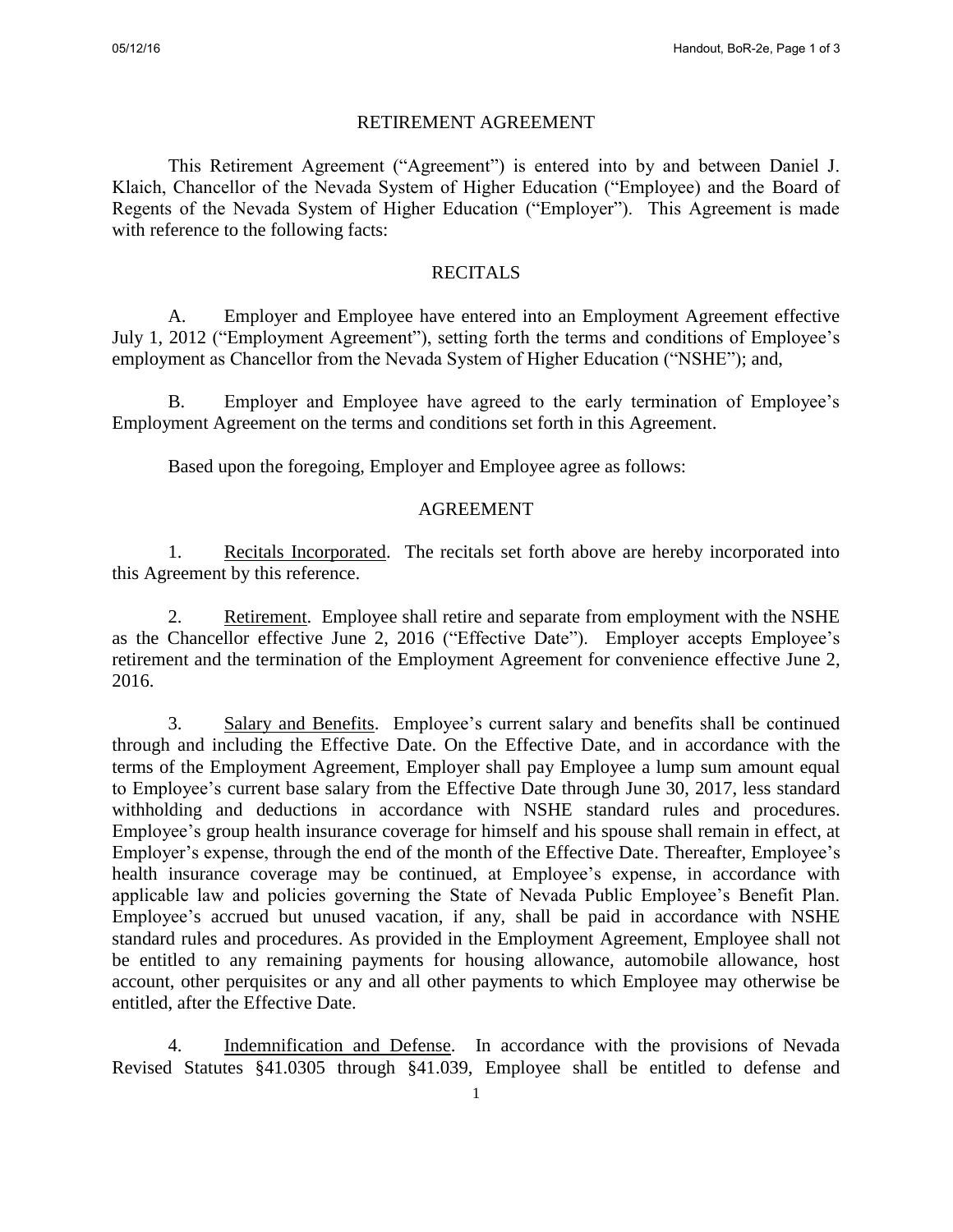indemnification by Employer in any civil action brought against him based on any alleged act or omission relating to or based upon his public duties or employment.

 5. Release of Claims. Employee agrees that by signing this Agreement, he does release and forever discharge the State of Nevada, Board of Regents for the NSHE, their officers, employees and agents from any and all claims, demands, costs, expenses, benefits, emoluments, damages and rights to compensation whatsoever, which are in any way the result of, arising out of or in any way related to Employee's employment with Employer up to the Effective Date of this Agreement, including, but not limited to, the claims under Chapters 281, 284 and 613 of the Nevada Revised Statues, 42 U.S. 1983, Title VII of the Civil Rights Act of 1964, the Civil Rights Act of 1991, the Americans With Disabilities Act, the Rehabilitation Act, and the Age Discrimination in Employment Act (29 U.S.C. §621, et seq.), the NSHE Code, Title 2, Chapter 6, and any and all other claims under any federal or state law, including common law claims. This Agreement follows and conforms with the criteria set forth in the Older Workers' Benefit Protection Act of 1990, Public Law 101-433 in that it is made: (a) knowingly and voluntarily; and (b) provides consideration the Employee is entitled to.

 6. Consideration, Ratification, and Consultation Employer acknowledges that he has been given a period of at least twenty-one (21) days within which to consider this Agreement and that he may choose not to sign the Agreement during that time, but he acknowledges that he has consulted with counsel about the twenty-one (21) day period and hereby voluntarily waives the twenty-one (21) day period. Employee acknowledges that for a period of seven (7) days following his execution of this Agreement, he may revoke the Agreement by mailing written notice of revocation to the undersigned Employer, postmarked no later than three (3) days following the date on which he signs the Agreement. This Agreement shall not become effective or enforceable until the seven (7) day revocation period has expired.

 7. Full Understanding, Voluntary Execution and Advice of Counsel. Employee understands and agrees that by executing this Agreement he has been fully advised and represented by legal counsel of his own selection and that he is fully familiar with all of the circumstances surrounding the claim which is the subject of this Agreement. In executing this Agreement the undersigned relies wholly upon his own judgment, and upon the advice of counsel of his own independent selection, and that he has been in no way influenced whatsoever in making this Agreement by any representations or statements of Employer, or its agents, servants, current or former employees, representatives, successors and assigns. Employee understands and agrees that this Agreement, and the payment and receipt of the consideration bargained for is not to be construed as an admission or acknowledgment of liability or responsibility on the part of NSHE, or its agents, servants, current or former employees, representatives, successors and assigns, herein released, by each of whom all liability or responsibility is expressly denied. Employer understands and agrees that Employee's retirement pursuant to this Agreement is not to be construed as an admission or acknowledgment of any misconduct by Employee or any of Employee's staff. This Agreement contains the entire agreement of the parties and the terms of this Agreement are contractual and not mere recitals. Employee has carefully read and understood this Agreement in its entirety, understands this Agreement to be a full and final compromise, settlement, release, accord, satisfaction and